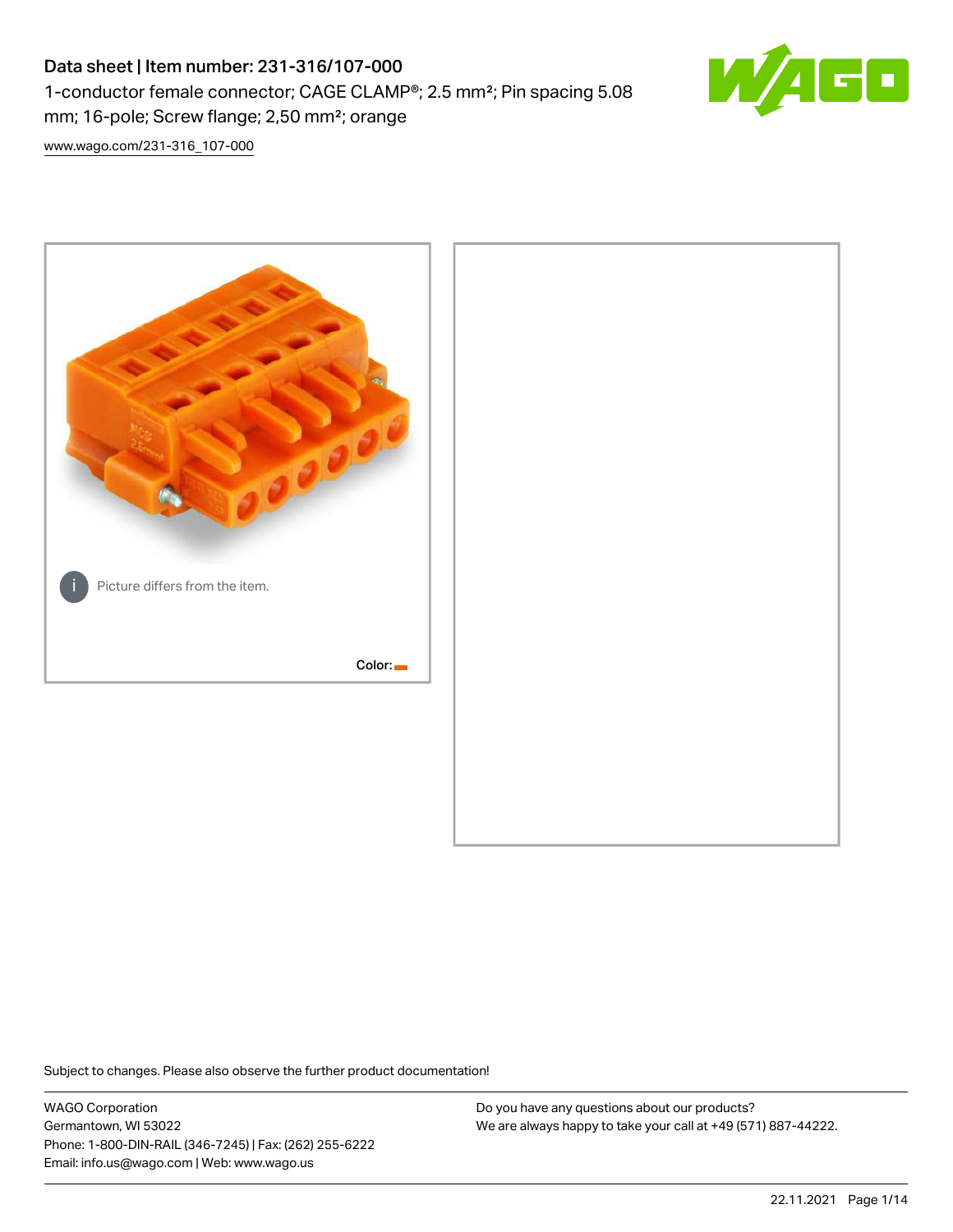

#### Dimensions in mm

 $L_1$  = (pole no. x pin spacing) + 5.4 mm

 $L_2$  = (pole no. x pin spacing) + 10 mm

2- to 3-pole female connectors – one latch only

#### Item description

- $\blacksquare$ Universal connection for all conductor types
- Easy cable pre-assembly and on-unit wiring via vertical and horizontal CAGE CLAMP<sup>®</sup> actuation  $\blacksquare$
- П Integrated test ports
- $\blacksquare$ With coding fingers

Subject to changes. Please also observe the further product documentation!

WAGO Corporation Germantown, WI 53022 Phone: 1-800-DIN-RAIL (346-7245) | Fax: (262) 255-6222 Email: info.us@wago.com | Web: www.wago.us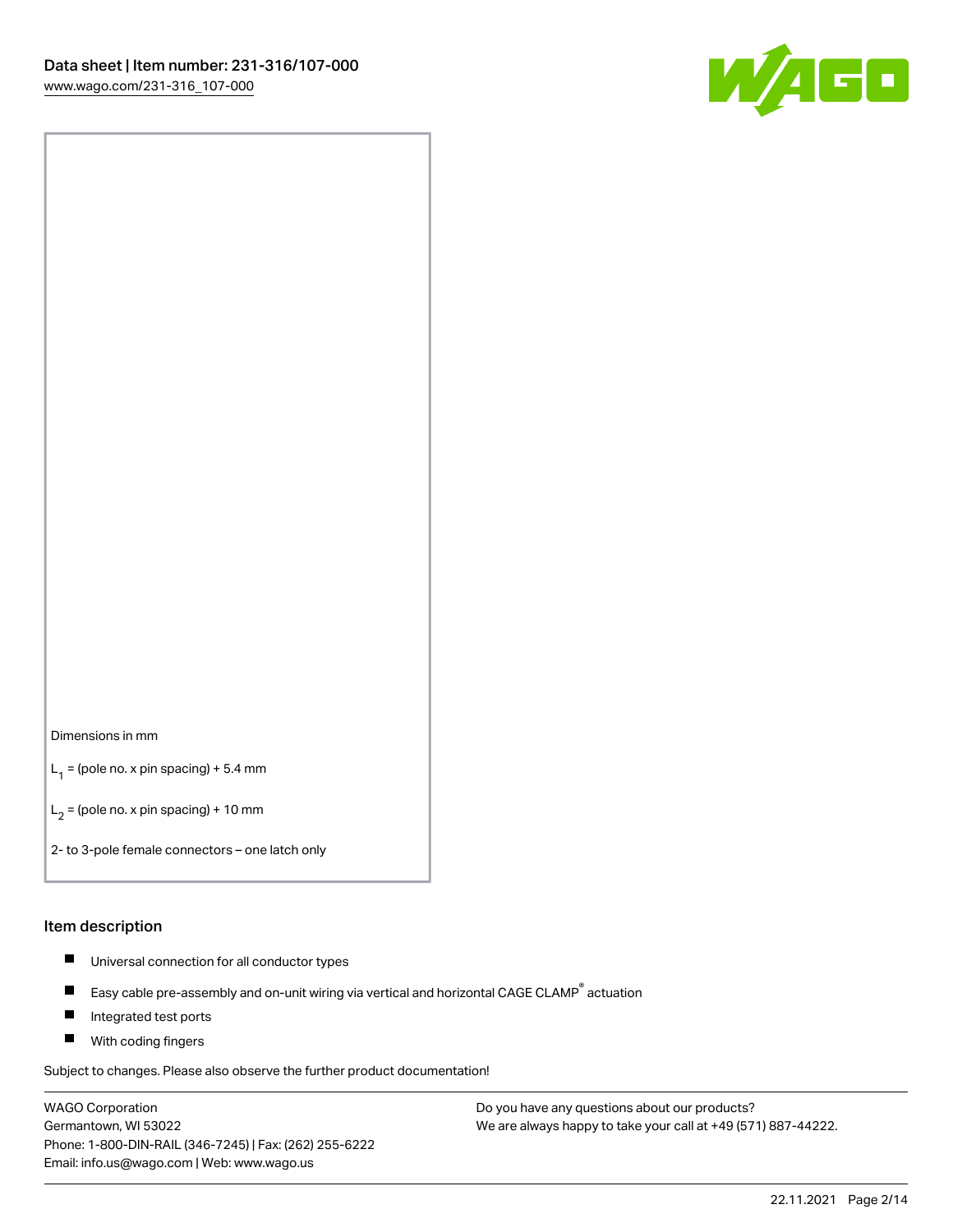

# Data

| w<br>×<br>×<br>۹<br>٠<br>۰, |
|-----------------------------|
|-----------------------------|

| Safety information 1 | The <i>MCS – MULTI CONNECTION SYSTEM</i> includes connectors<br>without breaking capacity in accordance with DIN EN 61984. When<br>used as intended, these connectors must not be connected<br>/disconnected when live or under load. The circuit design should<br>ensure header pins, which can be touched, are not live when<br>unmated. |
|----------------------|--------------------------------------------------------------------------------------------------------------------------------------------------------------------------------------------------------------------------------------------------------------------------------------------------------------------------------------------|
| Variants:            | Gold-plated or partially gold-plated contact surfaces<br>Other versions (or variants) can be requested from WAGO Sales or<br>configured at https://configurator.wago.com/                                                                                                                                                                  |

## Electrical data

## IEC Approvals

| Ratings per                 | IEC/EN 60664-1                                                       |
|-----------------------------|----------------------------------------------------------------------|
| Rated voltage (III / 3)     | 320 V                                                                |
| Rated surge voltage (III/3) | 4 <sub>kV</sub>                                                      |
| Rated voltage (III/2)       | 320 V                                                                |
| Rated surge voltage (III/2) | 4 <sub>kV</sub>                                                      |
| Nominal voltage (II/2)      | 630 V                                                                |
| Rated surge voltage (II/2)  | 4 <sub>kV</sub>                                                      |
| Rated current               | 16 A                                                                 |
| Legend (ratings)            | (III / 2) $\triangleq$ Overvoltage category III / Pollution degree 2 |

## UL Approvals

| Approvals per                  | UL 1059 |
|--------------------------------|---------|
| Rated voltage UL (Use Group B) | 300 V   |
| Rated current UL (Use Group B) | 15 A    |
| Rated voltage UL (Use Group D) | 300 V   |
| Rated current UL (Use Group D) | 10 A    |

# Ratings per UL

| Rated voltage UL 1977 | 600 V |
|-----------------------|-------|
| Rated current UL 1977 | 15 A  |

Subject to changes. Please also observe the further product documentation!

| <b>WAGO Corporation</b>                                | Do you have any questions about our products?                 |
|--------------------------------------------------------|---------------------------------------------------------------|
| Germantown, WI 53022                                   | We are always happy to take your call at +49 (571) 887-44222. |
| Phone: 1-800-DIN-RAIL (346-7245)   Fax: (262) 255-6222 |                                                               |
| Email: info.us@wago.com   Web: www.wago.us             |                                                               |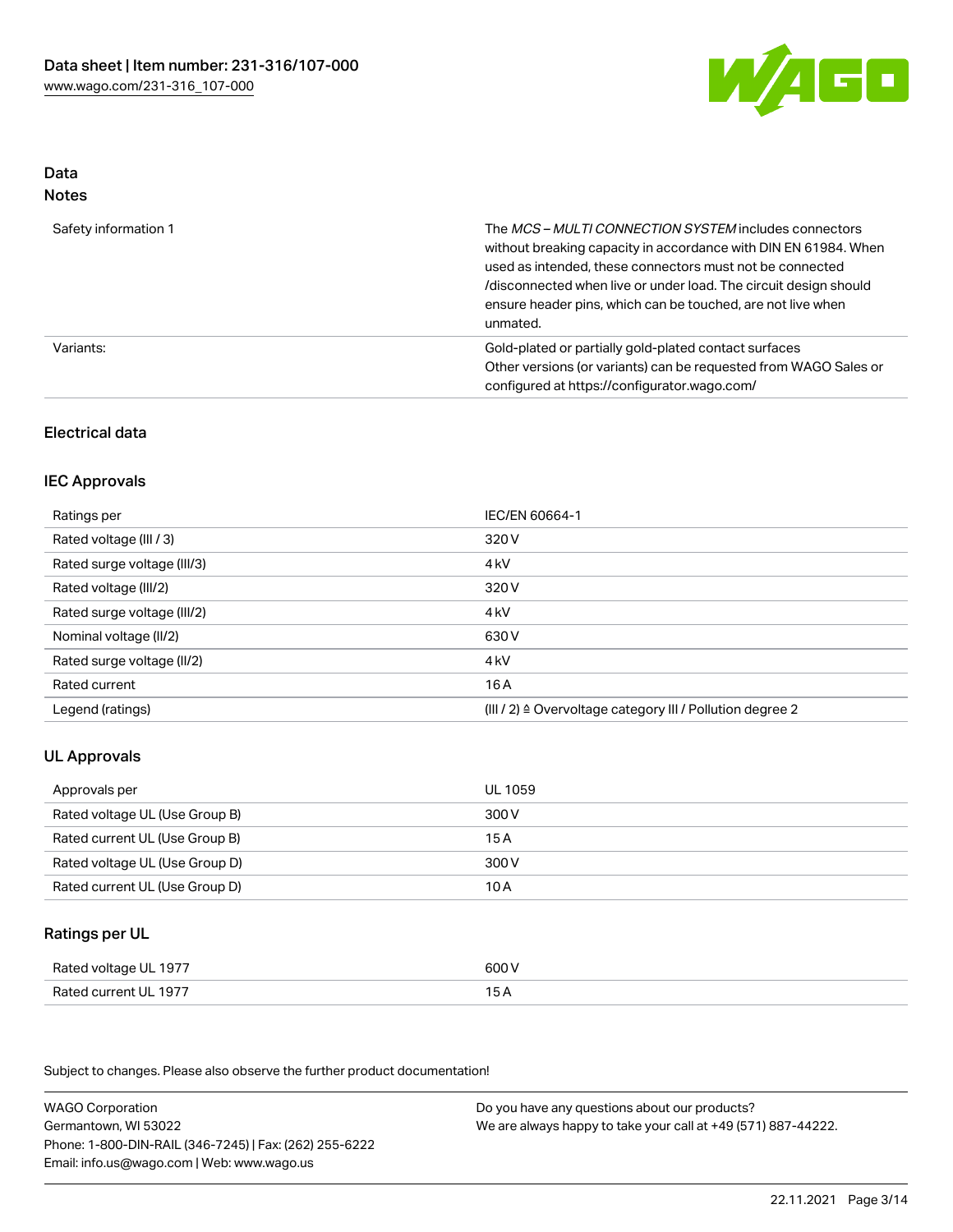

## CSA Approvals

| Approvals per                   | CSA   |
|---------------------------------|-------|
| Rated voltage CSA (Use Group B) | 300 V |
| Rated current CSA (Use Group B) | 15 A  |
| Rated voltage CSA (Use Group D) | 300 V |
| Rated current CSA (Use Group D) | 10 A  |

## Connection data

| Total number of connection points | 16 |
|-----------------------------------|----|
| Total number of potentials        | 16 |
| Number of connection types        |    |
| Number of levels                  |    |

## Connection 1

| Connection technology                             | CAGE CLAMP <sup>®</sup>                 |
|---------------------------------------------------|-----------------------------------------|
| Actuation type                                    | Operating tool                          |
| Solid conductor                                   | $0.082.5$ mm <sup>2</sup> / 28  12 AWG  |
| Fine-stranded conductor                           | $0.08$ 2.5 mm <sup>2</sup> / 28  12 AWG |
| Fine-stranded conductor; with insulated ferrule   | $0.251.5$ mm <sup>2</sup>               |
| Fine-stranded conductor; with uninsulated ferrule | $0.252.5$ mm <sup>2</sup>               |
| Strip length                                      | 89 mm / 0.31  0.35 inch                 |
| Number of poles                                   | 16                                      |
| Conductor entry direction to mating direction     | 0°                                      |

# Physical data

| Pin spacing | 5.08 mm / 0.2 inch    |
|-------------|-----------------------|
| Width       | 91.18 mm / 3.59 inch  |
| Height      | 14.3 mm / 0.563 inch  |
| Depth       | 26.45 mm / 1.041 inch |

## Plug-in connection

| Contact type (pluggable connector) | Female connector/socket |
|------------------------------------|-------------------------|
| Connector (connection type)        | for conductor           |
| Mismating protection               | No                      |
| Locking of plug-in connection      | Screw flange            |
|                                    |                         |

Subject to changes. Please also observe the further product documentation!

| WAGO Corporation                                       | Do you have any questions about our products?                 |
|--------------------------------------------------------|---------------------------------------------------------------|
| Germantown, WI 53022                                   | We are always happy to take your call at +49 (571) 887-44222. |
| Phone: 1-800-DIN-RAIL (346-7245)   Fax: (262) 255-6222 |                                                               |
| Email: info.us@wago.com   Web: www.wago.us             |                                                               |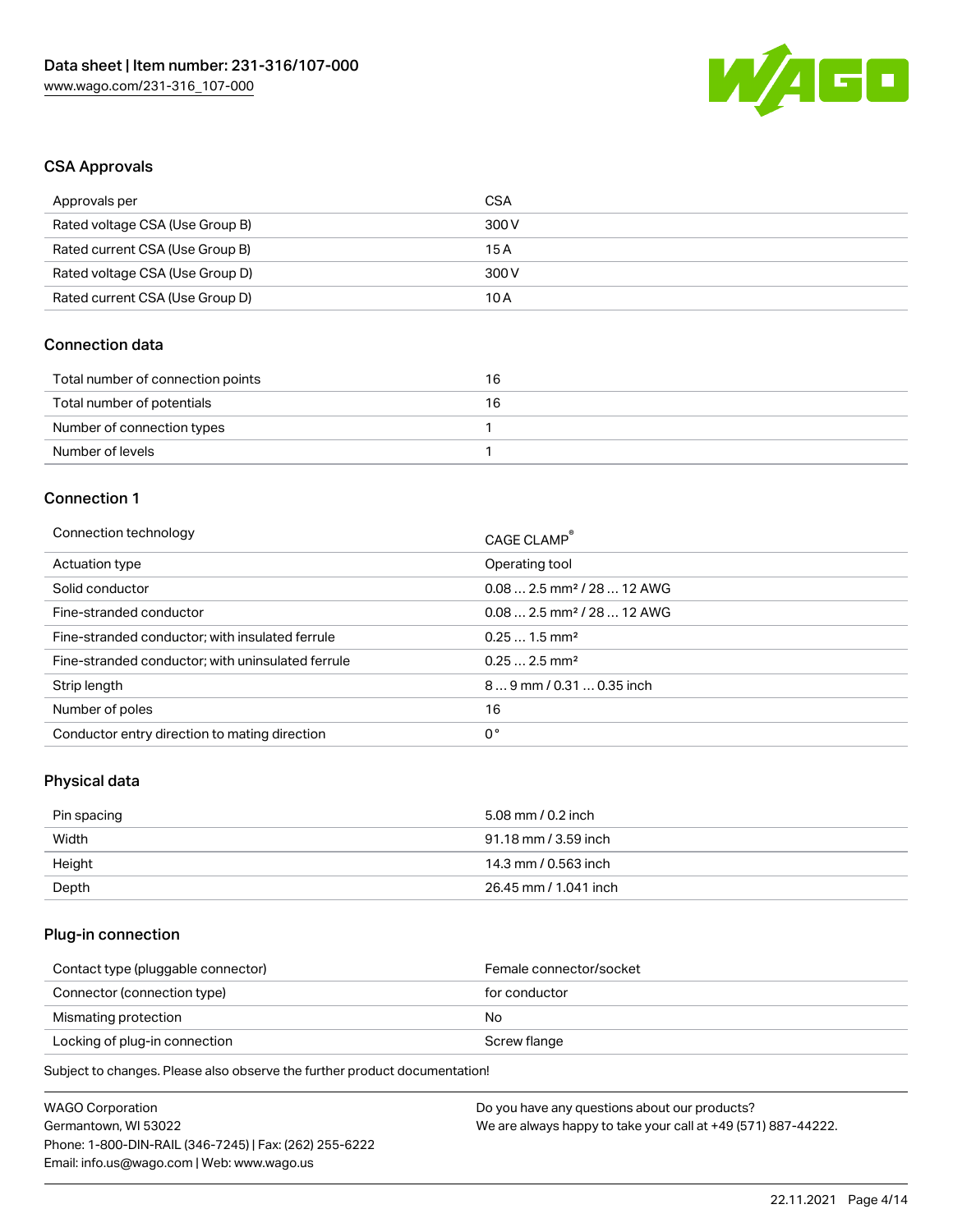

## Material data

| Color                       | orange                            |
|-----------------------------|-----------------------------------|
| Material group              |                                   |
| Insulation material         | Polyamide (PA66)                  |
| Flammability class per UL94 | V <sub>0</sub>                    |
| Clamping spring material    | Chrome nickel spring steel (CrNi) |
| Contact material            | Copper alloy                      |
| Contact plating             | tin-plated                        |
| Fire load                   | 0.424 MJ                          |
| Weight                      | 30.1 <sub>g</sub>                 |

## Environmental requirements

|  | Limit temperature range | −60 … +85 °Ր |  |
|--|-------------------------|--------------|--|
|--|-------------------------|--------------|--|

## Commercial data

| Product Group         | 3 (Multi Conn. System) |
|-----------------------|------------------------|
| PU (SPU)              | 25 Stück               |
| Packaging type        | box                    |
| Country of origin     | DE                     |
| <b>GTIN</b>           | 4045454029111          |
| Customs tariff number | 8536694040             |

## Approvals / Certificates

#### Country specific Approvals

| Logo | Approval                                            | <b>Additional Approval Text</b> | Certificate<br>name |
|------|-----------------------------------------------------|---------------------------------|---------------------|
|      | CВ<br><b>DEKRA Certification B.V.</b>               | IEC 61984                       | NL-39756            |
|      | <b>CSA</b><br>DEKRA Certification B.V.              | C <sub>22.2</sub>               | 1466354             |
| EMA  | <b>KEMA/KEUR</b><br><b>DEKRA Certification B.V.</b> | EN 61984                        | 2190761.01          |

Subject to changes. Please also observe the further product documentation!

| <b>WAGO Corporation</b>                                | Do you have any questions about our products?                 |
|--------------------------------------------------------|---------------------------------------------------------------|
| Germantown, WI 53022                                   | We are always happy to take your call at +49 (571) 887-44222. |
| Phone: 1-800-DIN-RAIL (346-7245)   Fax: (262) 255-6222 |                                                               |
| Email: info.us@wago.com   Web: www.wago.us             |                                                               |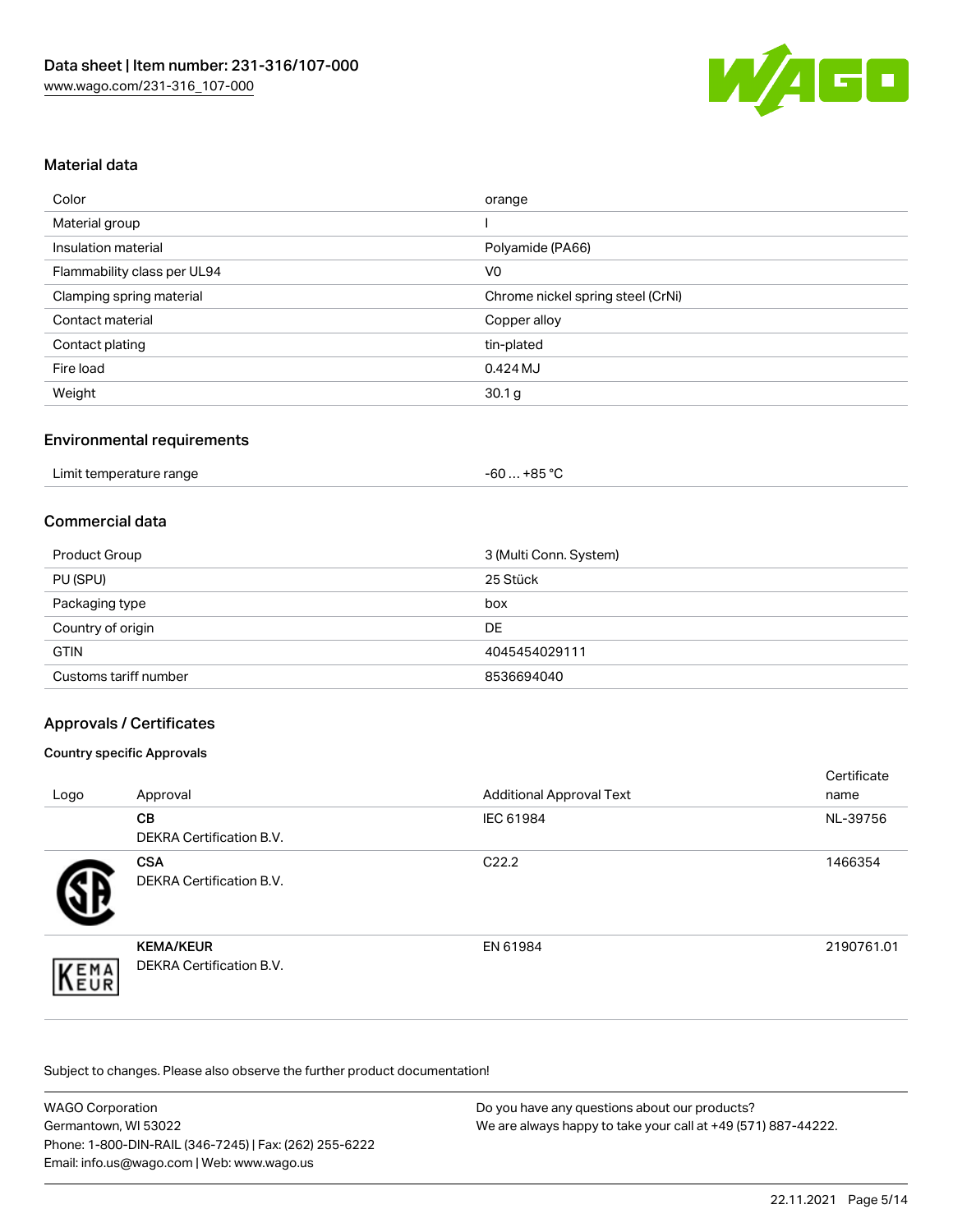

#### UL-Approvals

| Logo                       | Approval                                    | <b>Additional Approval Text</b> | Certificate<br>name |
|----------------------------|---------------------------------------------|---------------------------------|---------------------|
| $\boldsymbol{\theta}$      | UL<br>UL International Germany GmbH         | <b>UL 1977</b>                  | E45171              |
| $\boldsymbol{\mathcal{P}}$ | <b>UR</b><br>Underwriters Laboratories Inc. | <b>UL 1059</b>                  | E45172              |

#### **Counterpart**

| Item no.231-346/108-000<br>Male header; 16-pole; THT; 1.0 x 1.0 mm solder pin; straight; threaded flange; pin spacing 5.08 mm;<br>orange | www.wago.com/231-346/108-<br>000 |
|------------------------------------------------------------------------------------------------------------------------------------------|----------------------------------|
| Item no.231-376/108-000<br>Male header; 16-pole; THT; 1.2 x 1.2 mm solder pin; straight; threaded flange; pin spacing 5.08 mm;<br>orange | www.wago.com/231-376/108-<br>000 |
| Item no.231-576/108-000<br>Male header; 16-pole; THT; 1.2 x 1.2 mm solder pin; angled; threaded flange; pin spacing 5.08 mm;<br>orange   | www.wago.com/231-576/108-<br>000 |
| Item no.231-546/108-000<br>Male header; 16-pole; THT; 1.0 x 1.0 mm solder pin; angled; mounting flange; pin spacing 5.08 mm;<br>orange   | www.wago.com/231-546/108-<br>000 |
| Item no.231-646/109-000<br>Male connector; 16-pole; Pin spacing 5.08 mm; threaded flange; orange                                         | www.wago.com/231-646/109-<br>000 |
| Item no.231-646/129-000<br>Male connector; 16-pole; Pin spacing 5.08 mm; snap-in flange; orange                                          | www.wago.com/231-646/129-<br>000 |

### Optional accessories

Marking accessories

Marking strip

#### Item no.: 210-331/508-103

Marking strips; as a DIN A4 sheet; MARKED; 1-12 (200x); Height of marker strip: 2.3 mm/0.091 in; Strip length 182 mm; Horizontal marking; Self-adhesive; white

[www.wago.com/210-331](http://www.wago.com/210-331/508-103) [/508-103](http://www.wago.com/210-331/508-103)

Subject to changes. Please also observe the further product documentation!

WAGO Corporation Germantown, WI 53022 Phone: 1-800-DIN-RAIL (346-7245) | Fax: (262) 255-6222 Email: info.us@wago.com | Web: www.wago.us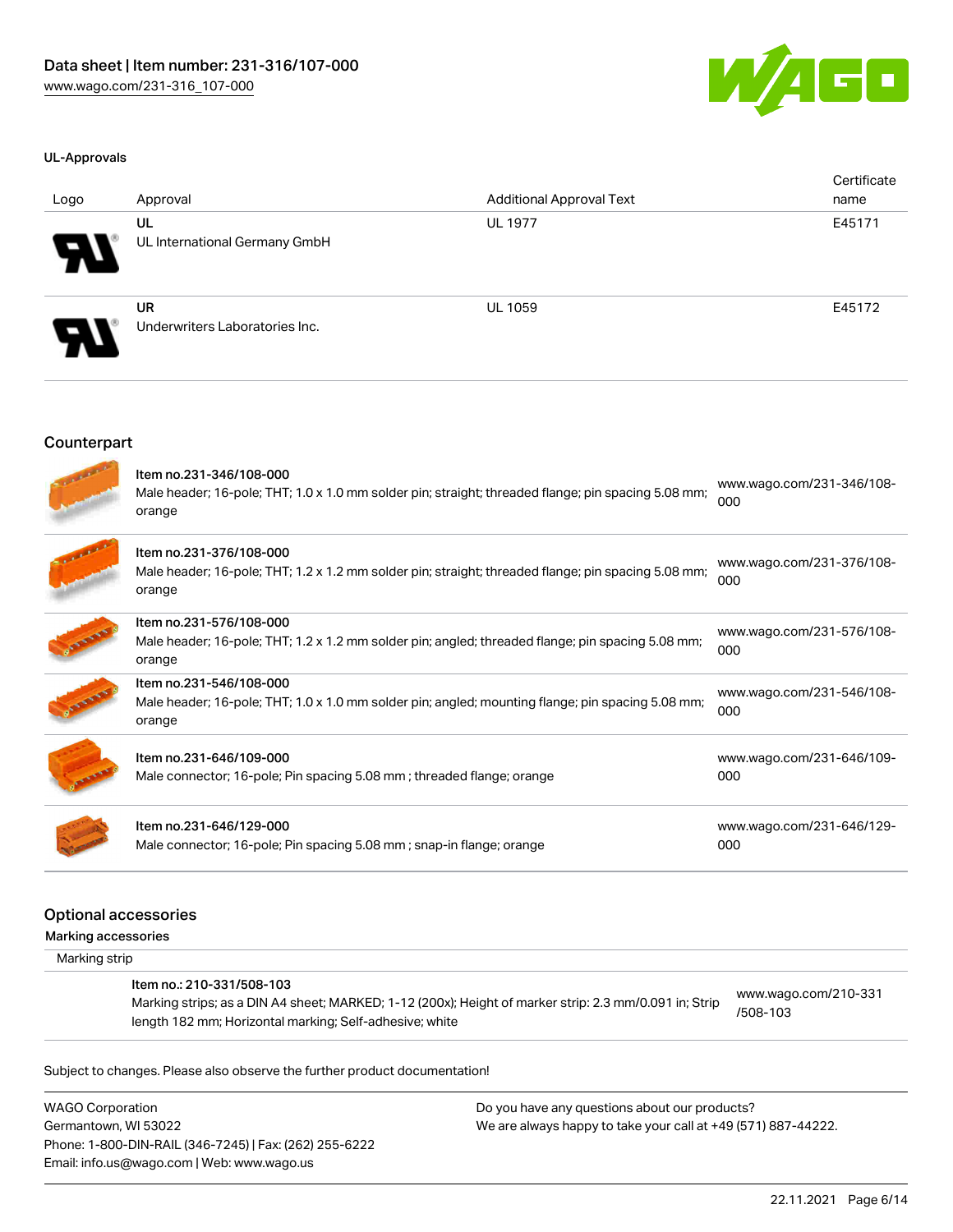[www.wago.com/231-316\\_107-000](http://www.wago.com/231-316_107-000)



|                         | Item no.: 210-331/508-104<br>Marking strips; as a DIN A4 sheet; MARKED; 13-24 (200x); Height of marker strip: 2.3 mm/0.091 in; Strip /508-104<br>length 182 mm; Horizontal marking; Self-adhesive; white | www.wago.com/210-331             |
|-------------------------|----------------------------------------------------------------------------------------------------------------------------------------------------------------------------------------------------------|----------------------------------|
|                         | Item no.: 210-332/508-202<br>Marking strips; as a DIN A4 sheet; MARKED; 1-16 (160x); Height of marker strip: 3 mm; Strip length 182<br>mm; Horizontal marking; Self-adhesive; white                      | www.wago.com/210-332<br>/508-202 |
|                         | Item no.: 210-332/508-204<br>Marking strips; as a DIN A4 sheet; MARKED; 17-32 (160x); Height of marker strip: 3 mm; Strip length<br>182 mm; Horizontal marking; Self-adhesive; white                     | www.wago.com/210-332<br>/508-204 |
|                         | Item no.: 210-332/508-206<br>Marking strips; as a DIN A4 sheet; MARKED; 33-48 (160x); Height of marker strip: 3 mm; Strip length<br>182 mm; Horizontal marking; Self-adhesive; white                     | www.wago.com/210-332<br>/508-206 |
|                         | Item no.: 210-332/508-205<br>Marking strips; as a DIN A4 sheet; MARKED; 1-32 (80x); Height of marker strip: 3 mm; Strip length 182<br>mm; Horizontal marking; Self-adhesive; white                       | www.wago.com/210-332<br>/508-205 |
| <b>Strain relief</b>    |                                                                                                                                                                                                          |                                  |
| Strain relief housing   |                                                                                                                                                                                                          |                                  |
|                         | Item no.: 232-646<br>Strain relief housing; orange                                                                                                                                                       | www.wago.com/232-646             |
| <b>Tools</b>            |                                                                                                                                                                                                          |                                  |
| Operating tool          |                                                                                                                                                                                                          |                                  |
|                         | Item no.: 209-130<br>Operating tool; suitable for 264, 280 and 281 Series; 1-way; of insulating material; white                                                                                          | www.wago.com/209-130             |
|                         | Item no.: 209-132<br>Operating tool; for connecting comb-style jumper bar; 2-way; of insulating material                                                                                                 | www.wago.com/209-132             |
|                         | Item no.: 231-159<br>Operating tool; natural                                                                                                                                                             | www.wago.com/231-159             |
|                         | Item no.: 231-231<br>Combination operating tool; red                                                                                                                                                     | www.wago.com/231-231             |
|                         | Item no.: 231-131<br>Operating tool; made of insulating material; 1-way; loose; white                                                                                                                    | www.wago.com/231-131             |
|                         | Item no.: 231-291<br>Operating tool; made of insulating material; 1-way; loose; red                                                                                                                      | www.wago.com/231-291             |
|                         | Item no.: 280-432<br>Operating tool; made of insulating material; 2-way; white                                                                                                                           | www.wago.com/280-432             |
|                         | Item no.: 280-434<br>Operating tool; made of insulating material; 4-way                                                                                                                                  | www.wago.com/280-434             |
|                         | Subject to changes. Please also observe the further product documentation!                                                                                                                               |                                  |
| <b>WAGO Corporation</b> | Do you have any questions about our products?                                                                                                                                                            |                                  |

Germantown, WI 53022 Phone: 1-800-DIN-RAIL (346-7245) | Fax: (262) 255-6222 Email: info.us@wago.com | Web: www.wago.us

We are always happy to take your call at +49 (571) 887-44222.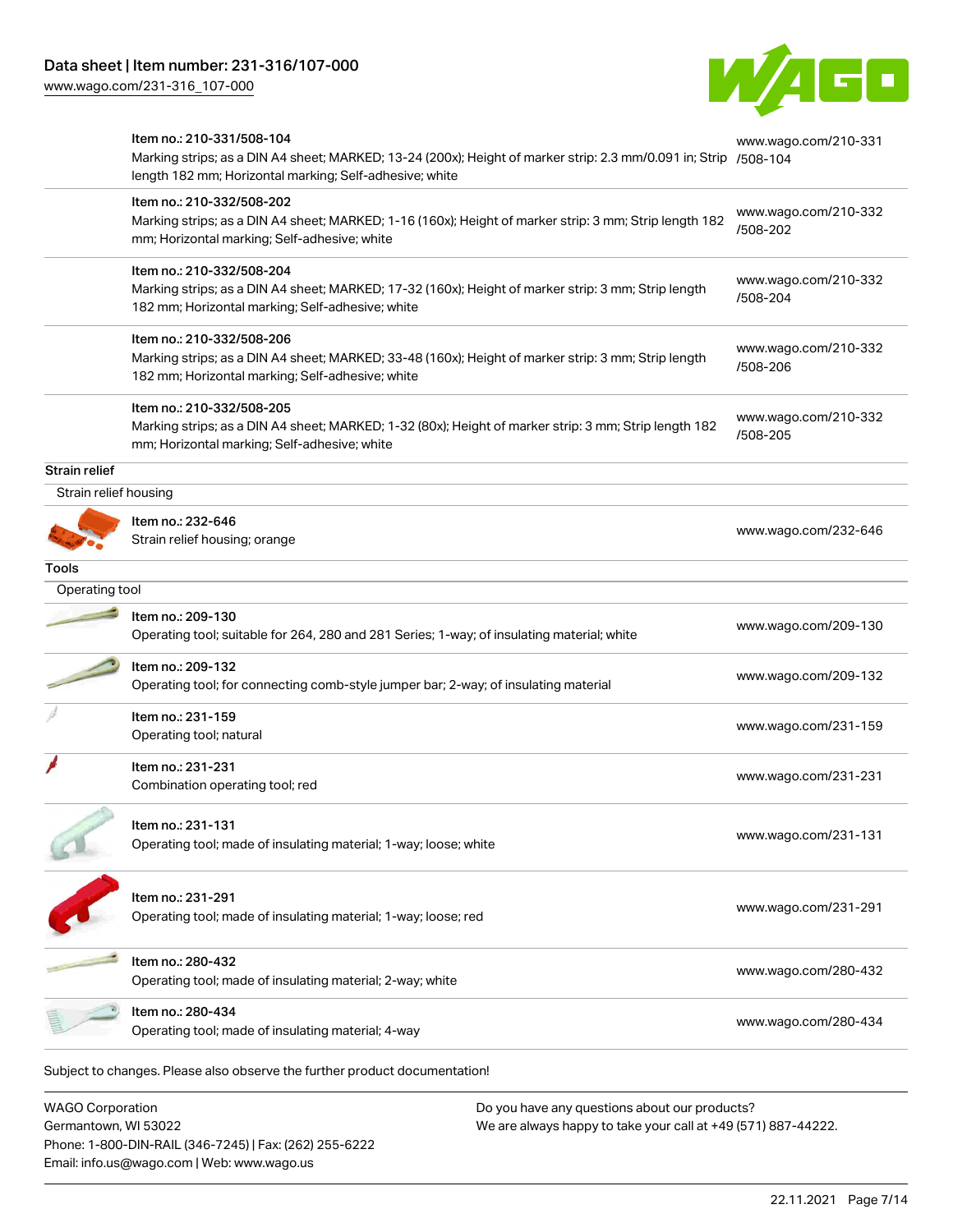[www.wago.com/231-316\\_107-000](http://www.wago.com/231-316_107-000)



|                 | Item no.: 280-437<br>Operating tool; made of insulating material; 7-way                                                                                                            | www.wago.com/280-437 |
|-----------------|------------------------------------------------------------------------------------------------------------------------------------------------------------------------------------|----------------------|
|                 | Item no.: 280-440<br>Operating tool; made of insulating material; 10-way                                                                                                           | www.wago.com/280-440 |
|                 | Item no.: 280-435<br>Operating tool; made of insulating material; 5-way; gray                                                                                                      | www.wago.com/280-435 |
|                 | Item no.: 280-436<br>Operating tool; made of insulating material; 6-way                                                                                                            | www.wago.com/280-436 |
|                 | Item no.: 280-438<br>Operating tool; made of insulating material; 8-way                                                                                                            | www.wago.com/280-438 |
|                 | ltem no.: 280-433<br>Operating tool; made of insulating material; 3-way                                                                                                            | www.wago.com/280-433 |
| <b>Ferrules</b> |                                                                                                                                                                                    |                      |
| Ferrule         |                                                                                                                                                                                    |                      |
|                 | Item no.: 216-101<br>Ferrule; Sleeve for 0.5 mm <sup>2</sup> / AWG 22; uninsulated; electro-tin plated; silver-colored                                                             | www.wago.com/216-101 |
|                 | Item no.: 216-104<br>Ferrule; Sleeve for 1.5 mm <sup>2</sup> / AWG 16; uninsulated; electro-tin plated; silver-colored                                                             | www.wago.com/216-104 |
|                 | Item no.: 216-106<br>Ferrule; Sleeve for 2.5 mm <sup>2</sup> / AWG 14; uninsulated; electro-tin plated; silver-colored                                                             | www.wago.com/216-106 |
|                 | Item no.: 216-102<br>Ferrule; Sleeve for 0.75 mm <sup>2</sup> / AWG 20; uninsulated; electro-tin plated; silver-colored                                                            | www.wago.com/216-102 |
|                 | Item no.: 216-103<br>Ferrule; Sleeve for 1 mm <sup>2</sup> / AWG 18; uninsulated; electro-tin plated                                                                               | www.wago.com/216-103 |
|                 | Item no.: 216-123<br>Ferrule; Sleeve for 1 mm <sup>2</sup> / AWG 18; uninsulated; electro-tin plated; silver-colored                                                               | www.wago.com/216-123 |
|                 | Item no.: 216-122<br>Ferrule; Sleeve for 0.75 mm <sup>2</sup> / AWG 20; uninsulated; electro-tin plated; silver-colored                                                            | www.wago.com/216-122 |
|                 | Item no.: 216-124<br>Ferrule; Sleeve for 1.5 mm <sup>2</sup> / AWG 16; uninsulated; electro-tin plated                                                                             | www.wago.com/216-124 |
|                 | Item no.: 216-142<br>Ferrule; Sleeve for 0.75 mm <sup>2</sup> / 18 AWG; uninsulated; electro-tin plated; electrolytic copper; gastight<br>crimped; acc. to DIN 46228, Part 1/08.92 | www.wago.com/216-142 |
|                 | Item no.: 216-132<br>Ferrule; Sleeve for 0.34 mm <sup>2</sup> / AWG 24; uninsulated; electro-tin plated                                                                            | www.wago.com/216-132 |
|                 | Item no.: 216-121<br>Ferrule; Sleeve for 0.5 mm <sup>2</sup> / AWG 22; uninsulated; electro-tin plated; silver-colored                                                             | www.wago.com/216-121 |

WAGO Corporation Germantown, WI 53022 Phone: 1-800-DIN-RAIL (346-7245) | Fax: (262) 255-6222 Email: info.us@wago.com | Web: www.wago.us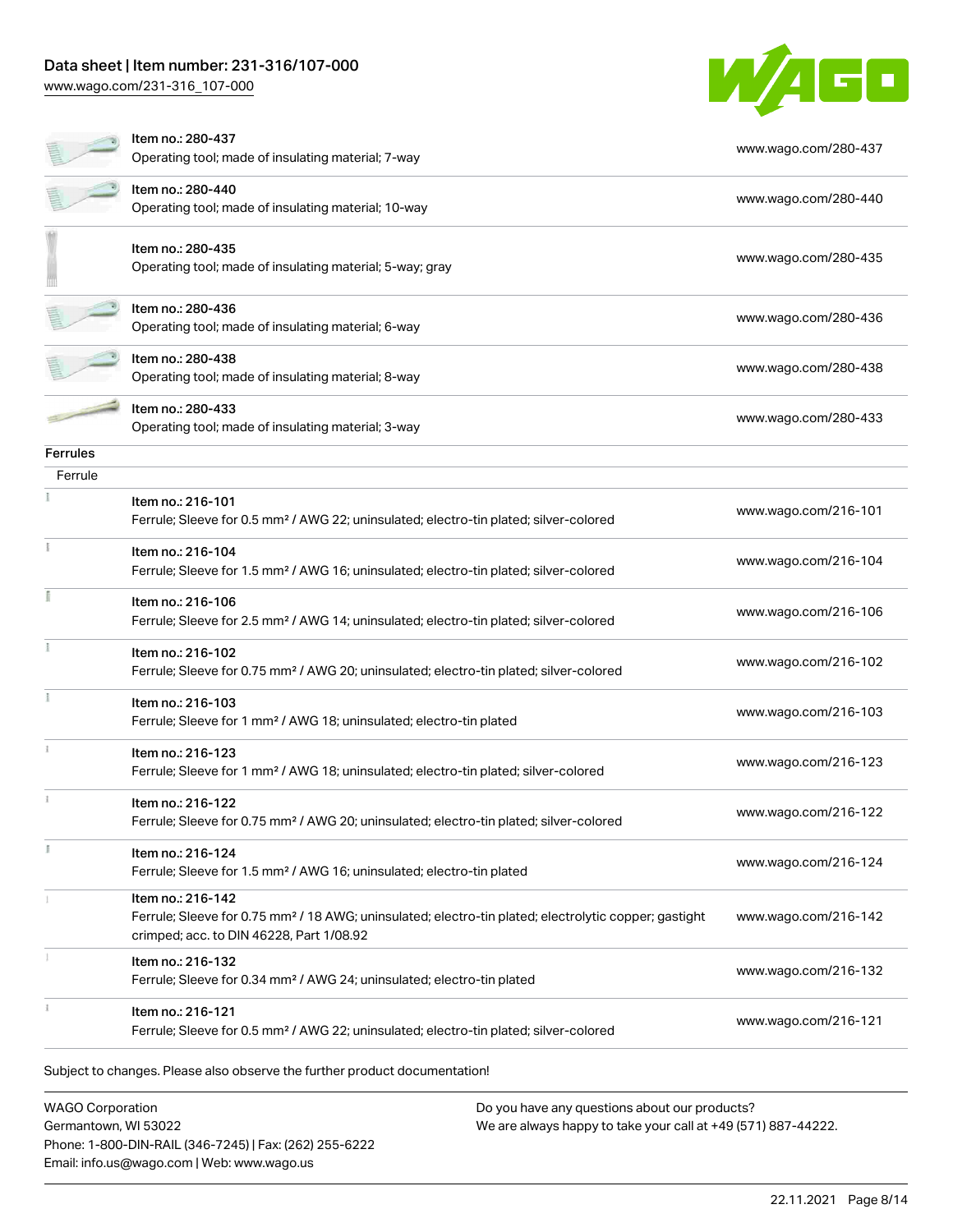[www.wago.com/231-316\\_107-000](http://www.wago.com/231-316_107-000)



|   | Item no.: 216-143<br>Ferrule; Sleeve for 1 mm <sup>2</sup> / AWG 18; uninsulated; electro-tin plated; electrolytic copper; gastight<br>crimped; acc. to DIN 46228, Part 1/08.92                         | www.wago.com/216-143 |
|---|---------------------------------------------------------------------------------------------------------------------------------------------------------------------------------------------------------|----------------------|
|   | Item no.: 216-131<br>Ferrule; Sleeve for 0.25 mm <sup>2</sup> / AWG 24; uninsulated; electro-tin plated; silver-colored                                                                                 | www.wago.com/216-131 |
|   | Item no.: 216-141<br>Ferrule; Sleeve for 0.5 mm <sup>2</sup> / 20 AWG; uninsulated; electro-tin plated; electrolytic copper; gastight<br>crimped; acc. to DIN 46228, Part 1/08.92                       | www.wago.com/216-141 |
|   | Item no.: 216-152<br>Ferrule; Sleeve for 0.34 mm <sup>2</sup> / AWG 24; uninsulated; electro-tin plated                                                                                                 | www.wago.com/216-152 |
|   | Item no.: 216-203<br>Ferrule; Sleeve for 1 mm <sup>2</sup> / AWG 18; insulated; electro-tin plated; red                                                                                                 | www.wago.com/216-203 |
|   | Item no.: 216-202<br>Ferrule; Sleeve for 0.75 mm <sup>2</sup> / 18 AWG; insulated; electro-tin plated; gray                                                                                             | www.wago.com/216-202 |
|   | Item no.: 216-151<br>Ferrule; Sleeve for 0.25 mm <sup>2</sup> / AWG 24; uninsulated; electro-tin plated                                                                                                 | www.wago.com/216-151 |
| Ă | Item no.: 216-204<br>Ferrule; Sleeve for 1.5 mm <sup>2</sup> / AWG 16; insulated; electro-tin plated; black                                                                                             | www.wago.com/216-204 |
|   | Item no.: 216-144<br>Ferrule; Sleeve for 1.5 mm <sup>2</sup> / AWG 16; uninsulated; electro-tin plated; electrolytic copper; gastight<br>crimped; acc. to DIN 46228, Part 1/08.92; silver-colored       | www.wago.com/216-144 |
|   | Item no.: 216-201<br>Ferrule; Sleeve for 0.5 mm <sup>2</sup> / 20 AWG; insulated; electro-tin plated; white                                                                                             | www.wago.com/216-201 |
|   | Item no.: 216-223<br>Ferrule; Sleeve for 1 mm <sup>2</sup> / AWG 18; insulated; electro-tin plated; red                                                                                                 | www.wago.com/216-223 |
|   | Item no.: 216-241<br>Ferrule; Sleeve for 0.5 mm <sup>2</sup> / 20 AWG; insulated; electro-tin plated; electrolytic copper; gastight<br>crimped; acc. to DIN 46228, Part 4/09.90; white                  | www.wago.com/216-241 |
|   | Item no.: 216-242<br>Ferrule; Sleeve for 0.75 mm <sup>2</sup> / 18 AWG; insulated; electro-tin plated; electrolytic copper; gastight<br>crimped; acc. to DIN 46228, Part 4/09.90; gray                  | www.wago.com/216-242 |
|   | Item no.: 216-222<br>Ferrule; Sleeve for 0.75 mm <sup>2</sup> / 18 AWG; insulated; electro-tin plated; gray                                                                                             | www.wago.com/216-222 |
|   | Item no.: 216-221<br>Ferrule; Sleeve for 0.5 mm <sup>2</sup> / 20 AWG; insulated; electro-tin plated; white                                                                                             | www.wago.com/216-221 |
| 1 | Item no.: 216-224<br>Ferrule; Sleeve for 1.5 mm <sup>2</sup> / AWG 16; insulated; electro-tin plated; black                                                                                             | www.wago.com/216-224 |
|   | Item no.: 216-243<br>Ferrule; Sleeve for 1 mm <sup>2</sup> / AWG 18; insulated; electro-tin plated; electrolytic copper; gastight crimped; www.wago.com/216-243<br>acc. to DIN 46228, Part 4/09.90; red |                      |
|   | Item no.: 216-244<br>Subject to changes. Please also observe the further product documentation!                                                                                                         |                      |

WAGO Corporation Germantown, WI 53022 Phone: 1-800-DIN-RAIL (346-7245) | Fax: (262) 255-6222 Email: info.us@wago.com | Web: www.wago.us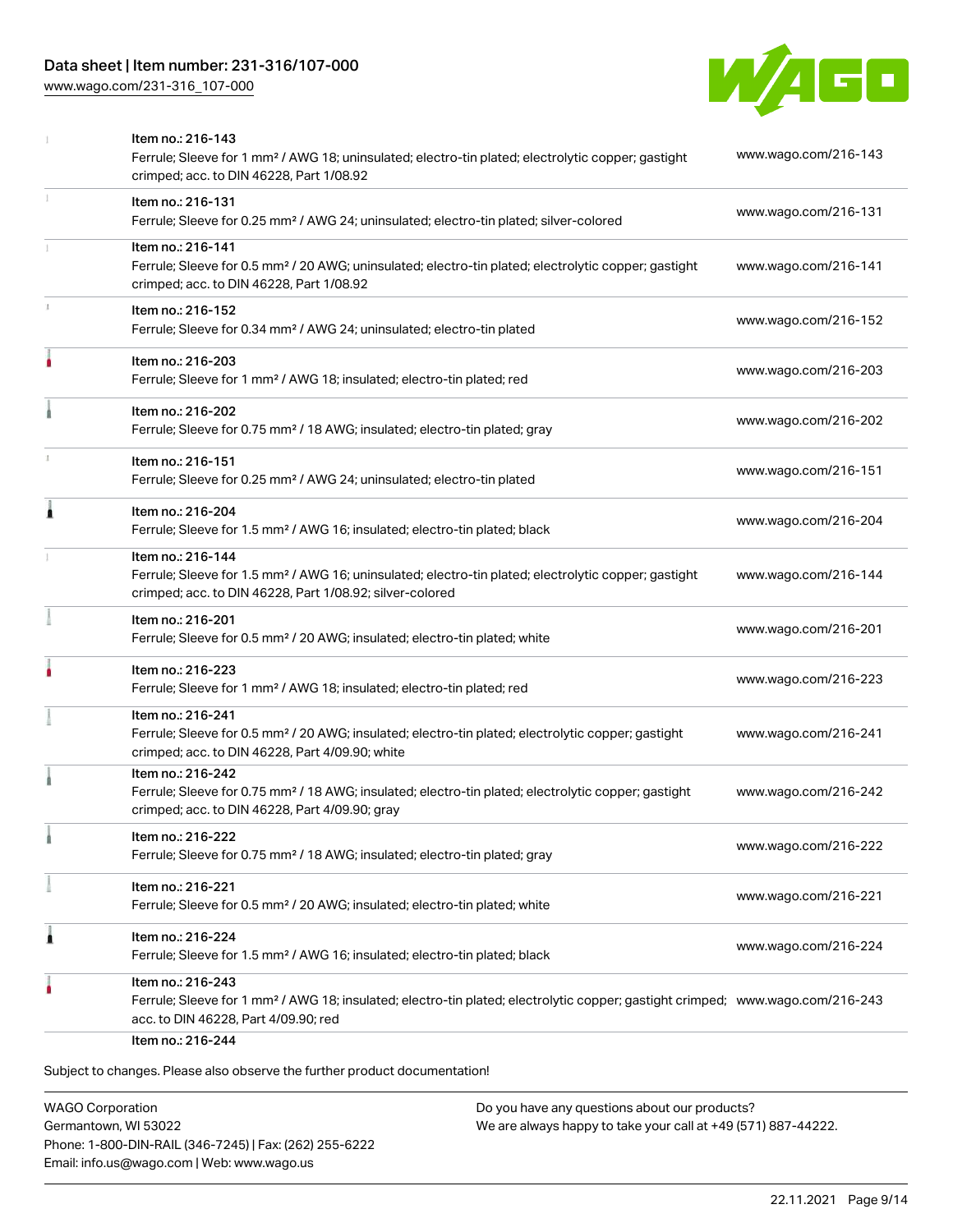Phone: 1-800-DIN-RAIL (346-7245) | Fax: (262) 255-6222

Email: info.us@wago.com | Web: www.wago.us

[www.wago.com/231-316\\_107-000](http://www.wago.com/231-316_107-000)



|                                                 | Ferrule; Sleeve for 1.5 mm <sup>2</sup> / AWG 16; insulated; electro-tin plated; electrolytic copper; gastight<br>crimped; acc. to DIN 46228, Part 4/09.90; black                                       |                                                                                                                | www.wago.com/216-244 |
|-------------------------------------------------|---------------------------------------------------------------------------------------------------------------------------------------------------------------------------------------------------------|----------------------------------------------------------------------------------------------------------------|----------------------|
| ٥                                               | Item no.: 216-263<br>Ferrule; Sleeve for 1 mm <sup>2</sup> / AWG 18; insulated; electro-tin plated; electrolytic copper; gastight crimped; www.wago.com/216-263<br>acc. to DIN 46228, Part 4/09.90; red |                                                                                                                |                      |
| 1                                               | Item no.: 216-264<br>Ferrule; Sleeve for 1.5 mm <sup>2</sup> / AWG 16; insulated; electro-tin plated; electrolytic copper; gastight<br>crimped; acc. to DIN 46228, Part 4/09.90; black                  |                                                                                                                | www.wago.com/216-264 |
| 1                                               | Item no.: 216-284<br>Ferrule; Sleeve for 1.5 mm <sup>2</sup> / AWG 16; insulated; electro-tin plated; electrolytic copper; gastight<br>crimped; acc. to DIN 46228, Part 4/09.90; black                  |                                                                                                                | www.wago.com/216-284 |
|                                                 | Item no.: 216-262<br>Ferrule; Sleeve for 0.75 mm <sup>2</sup> / 18 AWG; insulated; electro-tin plated; electrolytic copper; gastight<br>crimped; acc. to DIN 46228, Part 4/09.90; gray                  |                                                                                                                | www.wago.com/216-262 |
|                                                 | Item no.: 216-301<br>Ferrule; Sleeve for 0.25 mm <sup>2</sup> / AWG 24; insulated; electro-tin plated; yellow                                                                                           |                                                                                                                | www.wago.com/216-301 |
|                                                 | Item no.: 216-321<br>Ferrule; Sleeve for 0.25 mm <sup>2</sup> / AWG 24; insulated; electro-tin plated; yellow                                                                                           |                                                                                                                | www.wago.com/216-321 |
|                                                 | Item no.: 216-322<br>Ferrule; Sleeve for 0.34 mm <sup>2</sup> / 22 AWG; insulated; electro-tin plated; green                                                                                            |                                                                                                                | www.wago.com/216-322 |
|                                                 | Item no.: 216-302<br>Ferrule; Sleeve for 0.34 mm <sup>2</sup> / 22 AWG; insulated; electro-tin plated; light turquoise                                                                                  |                                                                                                                | www.wago.com/216-302 |
| Insulations stops                               |                                                                                                                                                                                                         |                                                                                                                |                      |
| Insulation stop                                 |                                                                                                                                                                                                         |                                                                                                                |                      |
|                                                 | Item no.: 231-672<br>Insulation stop; 0.75 - 1 mm <sup>2</sup> ; dark gray                                                                                                                              |                                                                                                                | www.wago.com/231-672 |
|                                                 | Item no.: 231-670<br>Insulation stop; 0.08-0.2 mm <sup>2</sup> / 0.2 mm <sup>2</sup> "s"; white                                                                                                         |                                                                                                                | www.wago.com/231-670 |
|                                                 | Item no.: 231-671<br>Insulation stop; 0.25 - 0.5 mm <sup>2</sup> ; light gray                                                                                                                           |                                                                                                                | www.wago.com/231-671 |
| <b>Testing accessories</b>                      |                                                                                                                                                                                                         |                                                                                                                |                      |
| Testing accessories                             |                                                                                                                                                                                                         |                                                                                                                |                      |
|                                                 | Item no.: 210-136<br>Test plug; 2 mm Ø; with 500 mm cable                                                                                                                                               |                                                                                                                | www.wago.com/210-136 |
|                                                 | Item no.: 231-661<br>Test plugs for female connectors; for 5 mm and 5.08 mm pin spacing; 2,50 mm <sup>2</sup> ; light gray                                                                              |                                                                                                                | www.wago.com/231-661 |
|                                                 | Subject to changes. Please also observe the further product documentation!                                                                                                                              |                                                                                                                |                      |
| <b>WAGO Corporation</b><br>Germantown, WI 53022 |                                                                                                                                                                                                         | Do you have any questions about our products?<br>We are always happy to take your call at +49 (571) 887-44222. |                      |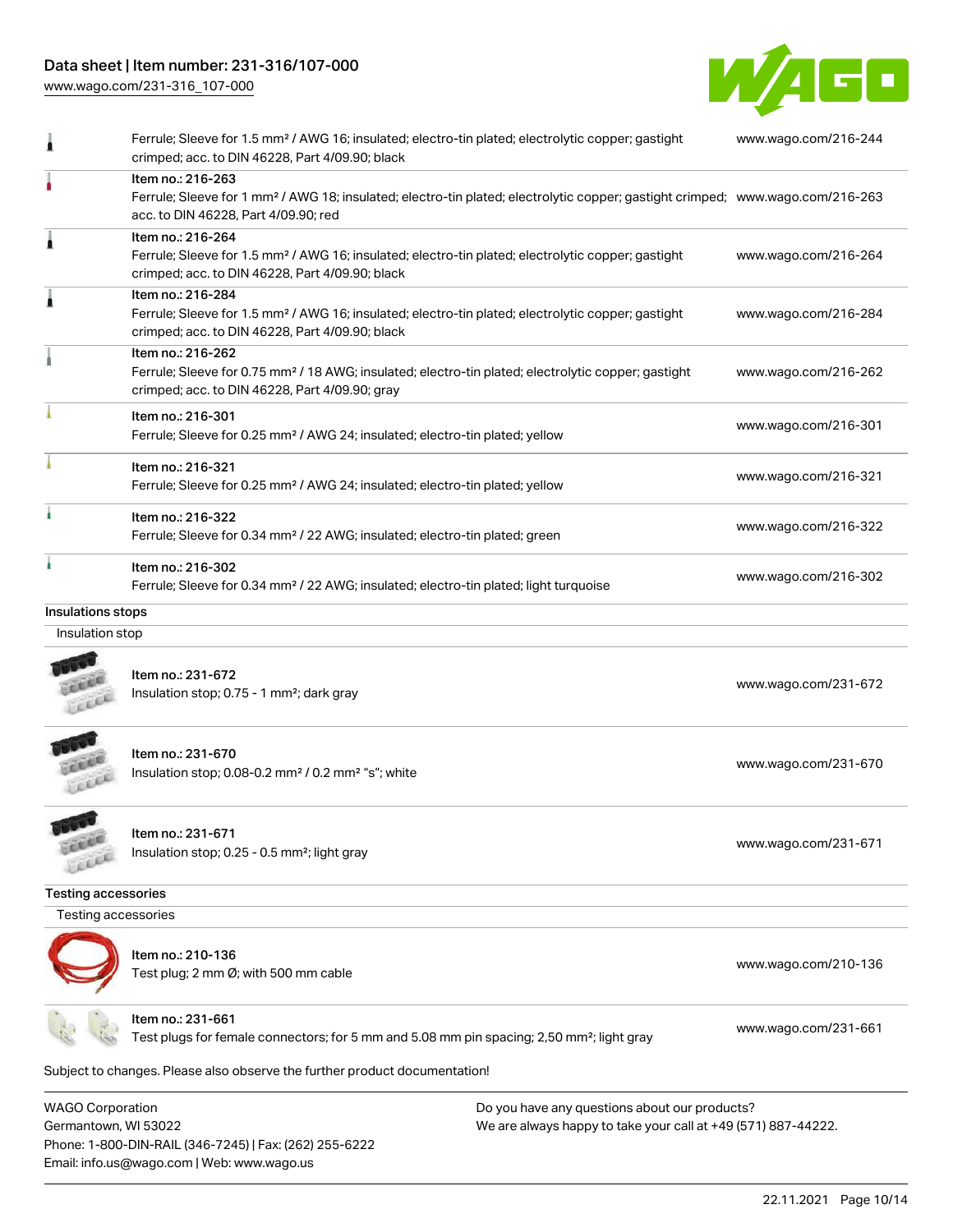[www.wago.com/231-316\\_107-000](http://www.wago.com/231-316_107-000)



| Cover   |                                                                               |                      |
|---------|-------------------------------------------------------------------------------|----------------------|
| Cover   |                                                                               |                      |
|         | Item no.: 231-669<br>Lockout caps; for covering unused clamping units; orange | www.wago.com/231-669 |
| Jumpers |                                                                               |                      |
| Jumper  |                                                                               |                      |
|         | Item no.: 231-905<br>Jumper; for conductor entry; 5-way; insulated; gray      | www.wago.com/231-905 |
|         | Item no.: 231-903<br>Jumper; for conductor entry; 3-way; insulated; gray      | www.wago.com/231-903 |
|         | Item no.: 231-907<br>Jumper; for conductor entry; 7-way; insulated; gray      | www.wago.com/231-907 |
|         | Item no.: 231-910<br>Jumper; for conductor entry; 10-way; insulated; gray     | www.wago.com/231-910 |
|         | Item no.: 231-902<br>Jumper; for conductor entry; 2-way; insulated; gray      | www.wago.com/231-902 |

## Downloads Documentation

| <b>Additional Information</b>     |            |               |          |
|-----------------------------------|------------|---------------|----------|
| Technical explanations            | 2019 Apr 3 | pdf<br>2.0 MB | Download |
|                                   |            |               |          |
| <b>CAD files</b>                  |            |               |          |
| CAD data                          |            |               |          |
| 2D/3D Models 231-316/107-000      |            | <b>URL</b>    | Download |
| CAE data                          |            |               |          |
| EPLAN Data Portal 231-316/107-000 |            | <b>URL</b>    | Download |
| ZUKEN Portal 231-316/107-000      |            | <b>URL</b>    | Download |
| EPLAN Data Portal 231-316/107-000 |            | <b>URL</b>    | Download |

# Environmental Product Compliance

Subject to changes. Please also observe the further product documentation!

WAGO Corporation Germantown, WI 53022 Phone: 1-800-DIN-RAIL (346-7245) | Fax: (262) 255-6222 Email: info.us@wago.com | Web: www.wago.us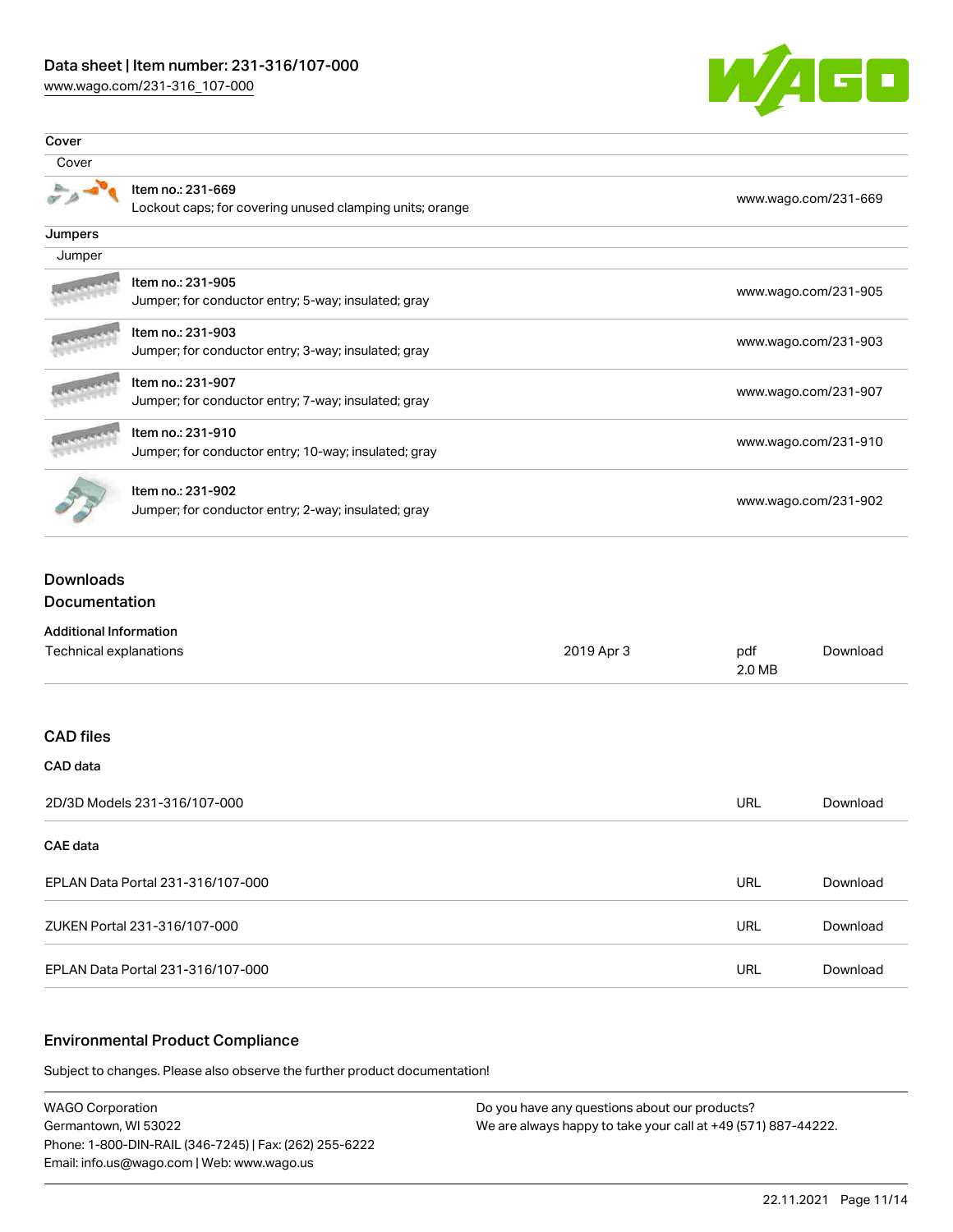#### Compliance Search



| Environmental Product Compliance 231-316/107-000                             |  | Download |
|------------------------------------------------------------------------------|--|----------|
| 1-conductor female connector; CAGE CLAMP®; 2.5 mm²; Pin spacing 5.08 mm; 16- |  |          |
| pole; Screw flange; 2,50 mm <sup>2</sup> ; orange                            |  |          |

#### Installation Notes



Inserting a conductor via 3.5 mm screwdriver – CAGE CLAMP® actuation parallel to conductor entry.



Inserting a conductor via 3.5 mm screwdriver – CAGE CLAMP® actuation perpendicular to conductor entry.



Inserting a conductor into CAGE CLAMP® unit via operating lever (231-291).



Inserting a conductor via operating tool.

Subject to changes. Please also observe the further product documentation!

WAGO Corporation Germantown, WI 53022 Phone: 1-800-DIN-RAIL (346-7245) | Fax: (262) 255-6222 Email: info.us@wago.com | Web: www.wago.us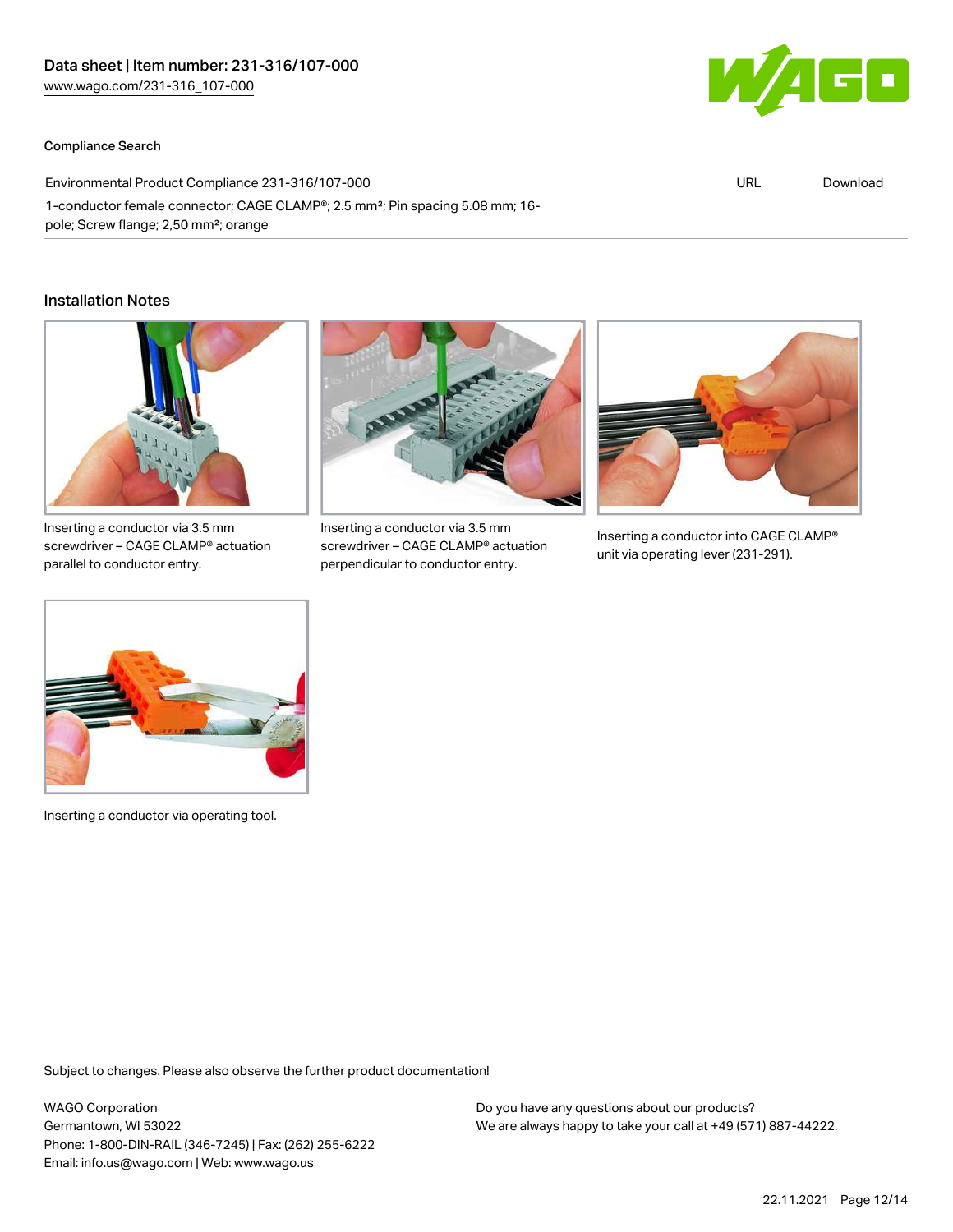



Coding a female connector by removing coding finger(s).



Testing – female connector with CAGE CLAMP®

Integrated test ports for testing perpendicular to conductor entry via 2 or 2.3 mm Ø test plug

#### Installation



Male connector with strain relief plate



Strain relief housing shown with a male connector equipped with CAGE CLAMP®

Subject to changes. Please also observe the further product documentation!

WAGO Corporation Germantown, WI 53022 Phone: 1-800-DIN-RAIL (346-7245) | Fax: (262) 255-6222 Email: info.us@wago.com | Web: www.wago.us